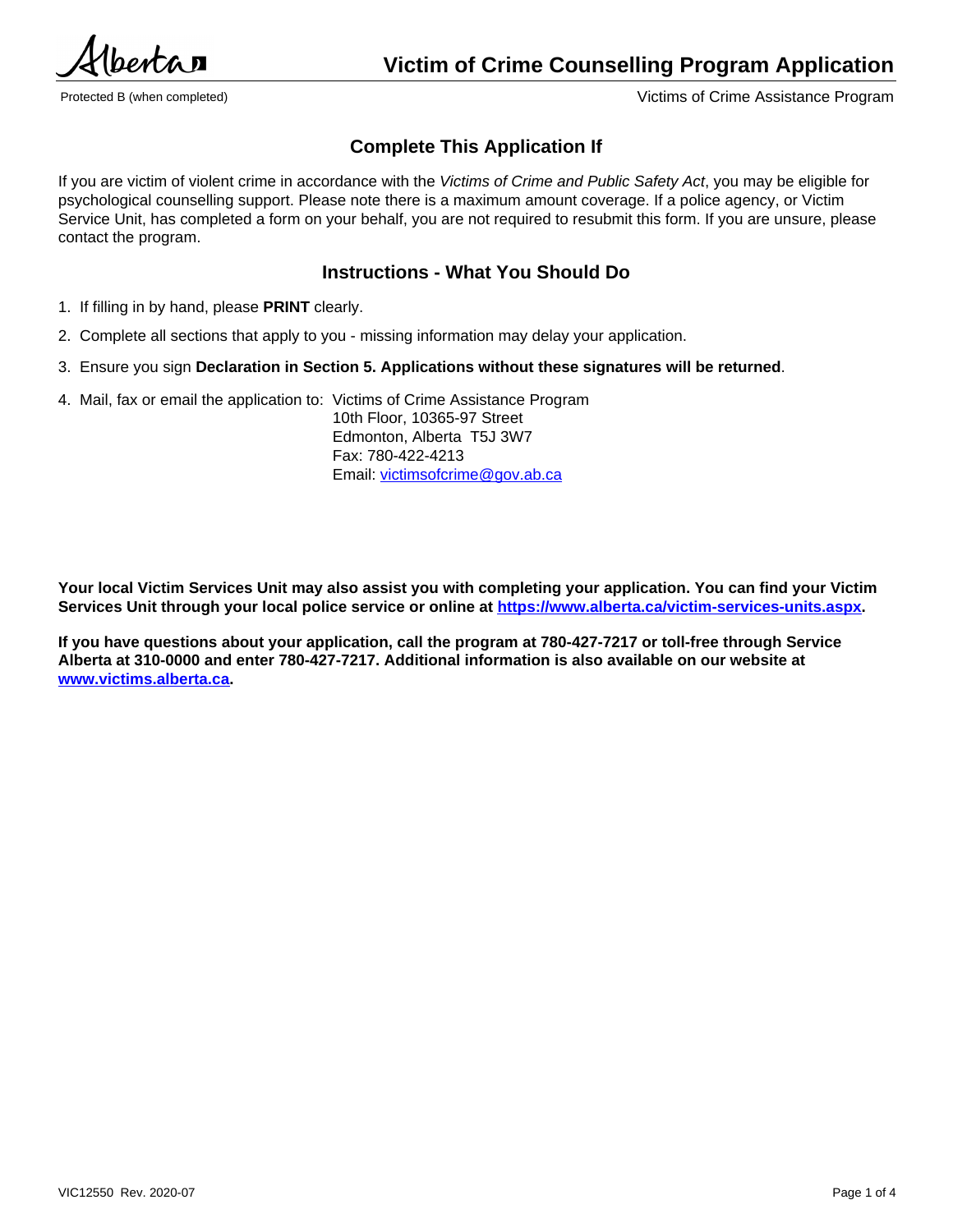bertan

**For Office Use Only**

Protected B (when completed) Victims of Crime Assistance Program

The personal information provided on this form and attachments is collected under the authority of the *Victims of Crime and Public Safety Act* and managed in accordance with the Freedom of Information and Protection of Privacy Act s.33 (a) and (c). The information will be used for the purpose of verifying eligibility for the counselling program. If you have any questions about the collection of this information, you may contact the program at 780-427-7217.

## **Section 1 - Applicant's Personal Information**

| <b>First Name</b>                                          | Middle Name   | Last Name                |                            |
|------------------------------------------------------------|---------------|--------------------------|----------------------------|
|                                                            |               |                          |                            |
| Other Names Used (i.e., alias, maiden name or name change) |               | Date of Birth yyyy-mm-dd | Alberta Health Care Number |
|                                                            |               |                          |                            |
| <b>Mailing Address</b>                                     | City or Town  | Province/Territory       | Postal Code                |
|                                                            |               | Alberta                  |                            |
| Your Preferred Phone Number                                | Email Address |                          |                            |
|                                                            |               |                          |                            |

**\*If your address or telephone number changes, advise the program as soon as possible so they are able to contact you when necessary.**

**\*\*You must be 18 years of age or older to be an applicant.**

**\*\*\*If you are applying on behalf of minor victims or dependent adult victims, guardianship papers may be required.**

## **Section 2 - Dependent's or Other Impacted Family Members Requiring Counselling Support**

## **Check which category applies (only one may be chosen)**

Applicant as Victim **(Please continue to Section 3)**

If applying on behalf of a minor or dependent adult victim **(Please complete section 2 - A)**

*Please note, Section 5 must be signed by the legal guardian of the minor or dependent adult victim. Documentation may be required to verify guardianship*

Family group - related to a homicide victim **(Please complete section 2 - B)**

## **2A - Applicant on behalf of minor or dependent adult victim**

| Victim's First Name      | Middle Name                                            | Last Name              |
|--------------------------|--------------------------------------------------------|------------------------|
|                          |                                                        |                        |
| Date of Birth yyyy-mm-dd | Verification ID Type (i.e. Alberta Health Care Number) | Verification ID Number |
|                          |                                                        |                        |

| Is victim's contact information same as applicant? $\bullet$ Yes $\circ$ No If No, provide contact details below |  |  |  |
|------------------------------------------------------------------------------------------------------------------|--|--|--|
|------------------------------------------------------------------------------------------------------------------|--|--|--|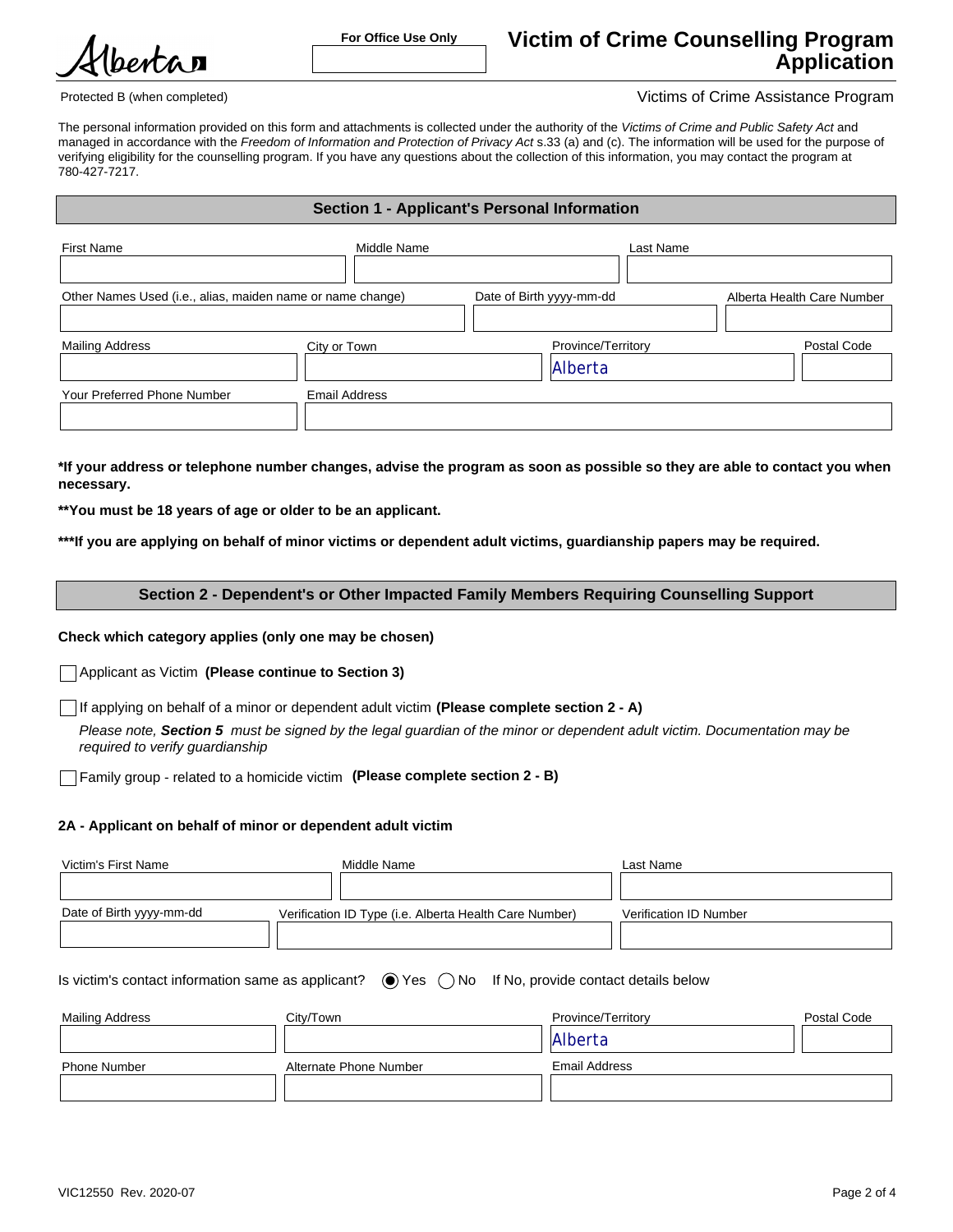## **For Office Use Only**

**2B - Related to a homicide victim.** *NOTE: if family member is 18 years or older, their signature will be required on Section 5.*

#### **Names of Family Group Members who will require counselling support**

| First Name of Family Member     | Middle Name                                | Last Name                |
|---------------------------------|--------------------------------------------|--------------------------|
|                                 |                                            |                          |
| Relationship to Deceased Victim | Contact Number if Different from Applicant | Date of Birth yyyy-mm-dd |
|                                 |                                            |                          |
|                                 |                                            |                          |



| <b>Section 3 - Crime</b>                                                     |                              |                               |                    |                                |
|------------------------------------------------------------------------------|------------------------------|-------------------------------|--------------------|--------------------------------|
| Type of Crime (i.e. assault, robbery)                                        | Date(s) of Crime dd-mmm-yyyy |                               |                    |                                |
|                                                                              |                              |                               |                    |                                |
| Location of Crime (city/town)                                                |                              | Was Crime Reported to Police? |                    | Date Crime Reported yyyy-mm-dd |
|                                                                              |                              | Yes                           | ) No               |                                |
| Police Service Crime Reported to (i.e. Edmonton Police Service, Vulcan RCMP) |                              |                               | Police File Number |                                |
|                                                                              |                              |                               |                    |                                |
| Accused Name(s) (if known)                                                   |                              |                               |                    |                                |
|                                                                              |                              |                               |                    |                                |

## **Time Limitation**

● Application must be submitted within forty-five (45) days of the offence taking place to be eligible for the Victims of Crime Counselling Program.

| ls this application being submitted within forty-five (45) days of the date of the offence? |  |
|---------------------------------------------------------------------------------------------|--|
|                                                                                             |  |

 $\bigcap$  Yes  $\bigcap$  No

**If no**, briefly explain your reasons for the delay.

### **Section 4 - Counselling Provision**

Have you been provided with contact information for a counselling provider from a Victims Services Unit, police agency or the Victims of Crime Assistance Program from where you will be receiving counselling support related to this incident?

 $\bigcap$  Yes  $\bigcap$  No

- o If no, please contact the program directly at 780-427-7217 (Toll Free 310-0000) or email: victimsofcrime@gov.ab.ca
- o **If yes**, what is the name of the counselling provider?

Name of Counselling Provider